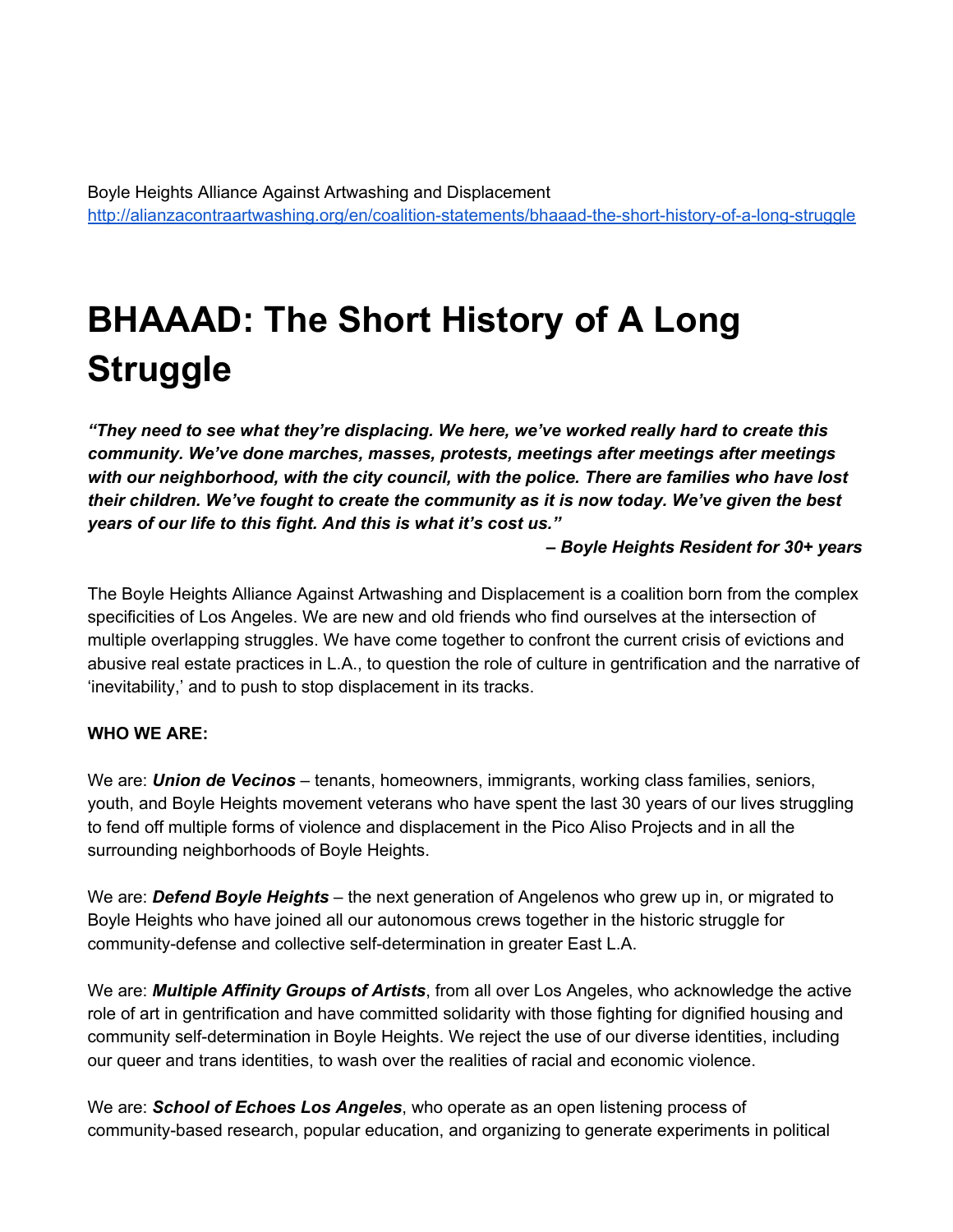action. We are a space for critical reflection on the conditions in working class and poor communities, including (but not limited to) struggles against gentrification and for the human right to housing.

We are: *The Eastside Local of the Los Angeles Tenants Union* – part of the city-wide organization formed by renters and residents who do not control their access to shelter. We have come together to defend ourselves against the manipulative development and weak rent control policies, tenant harassment and the unjust evictions which are driving displacement in our city. The Boyle Heights Alliance Against Artwashing and Displacement asks you to consider:

# **WHAT HAPPENS WHEN THE GALLERIES WIN THE CULTURE WAR BY PROMOTING DIVERSE & VIBRANT CHICANO ART – BUT DIRECTLY CONTRIBUTE TO THE DESTRUCTION OF A DIVERSE & VIBRANT NEIGHBORHOOD ? WILL WE JUST WRING OUR HANDS AND SAY, "WELL, I GUESS GENTRIFICATION INEVITABLE?" WILL WE FEIGN SURPRISE AND PASS THE BLAME? WHAT WILL WE DO TO STOP THE "INEVITABLE" FROM OCCURRING IN BOYLE HEIGHTS ?**

As a collective alliance, we see the flashpoint around PSSST and the other galleries in Boyle Heights as a historic turning point in the political culture of Los Angeles. Across our city, neighbors are beginning to forge ties across traditional race/class and geographic boundaries to confront this shared crisis of evictions and speculative development.

Every day, at least three families are pushed out of Boyle Heights. Art and artists are paving the way for investors to accelerate this process, and as a collective alliance, we see the galleries in Boyle Heights as profiting from that process. For years the people of Boyle Heights have been fighting for their right to stay in their homes and today we ask the galleries to leave our neighborhood immediately.

In this text we've brought together our perspectives on the Fine Art of Gentrification, and we've collected some important histories from the 30 year struggle of Union De Vecinos. These histories ground us in the knowledge of what transpired before there were fancy galleries in the Flats.

*"The galleries need to communicate and talk with the community about how they are going to help fight displacement. If they drive our rents up, we're not going to be able to be here. It's not fair. Having struggled so long, we don't deserve to be ignored, nor to be driven out of our community."*

*– BHAAAD & Union de Vecinos Member*

## **ART & DISPLACEMENT: THE TURNING POINT**

If you trace the steps of the gentrification process — the conversion of a neighborhood of working class communities into one designed for and populated by wealthier classes, you will find a distinct pattern: development and real estate speculators have their eyes trained on the arrival of artists as the moment to start accumulating property. A 2007 article in Bloomberg gives this advice to real estate investors: "Want to know where a great place to invest in real estate will be five or 10 years from now? Look at where artists are living now."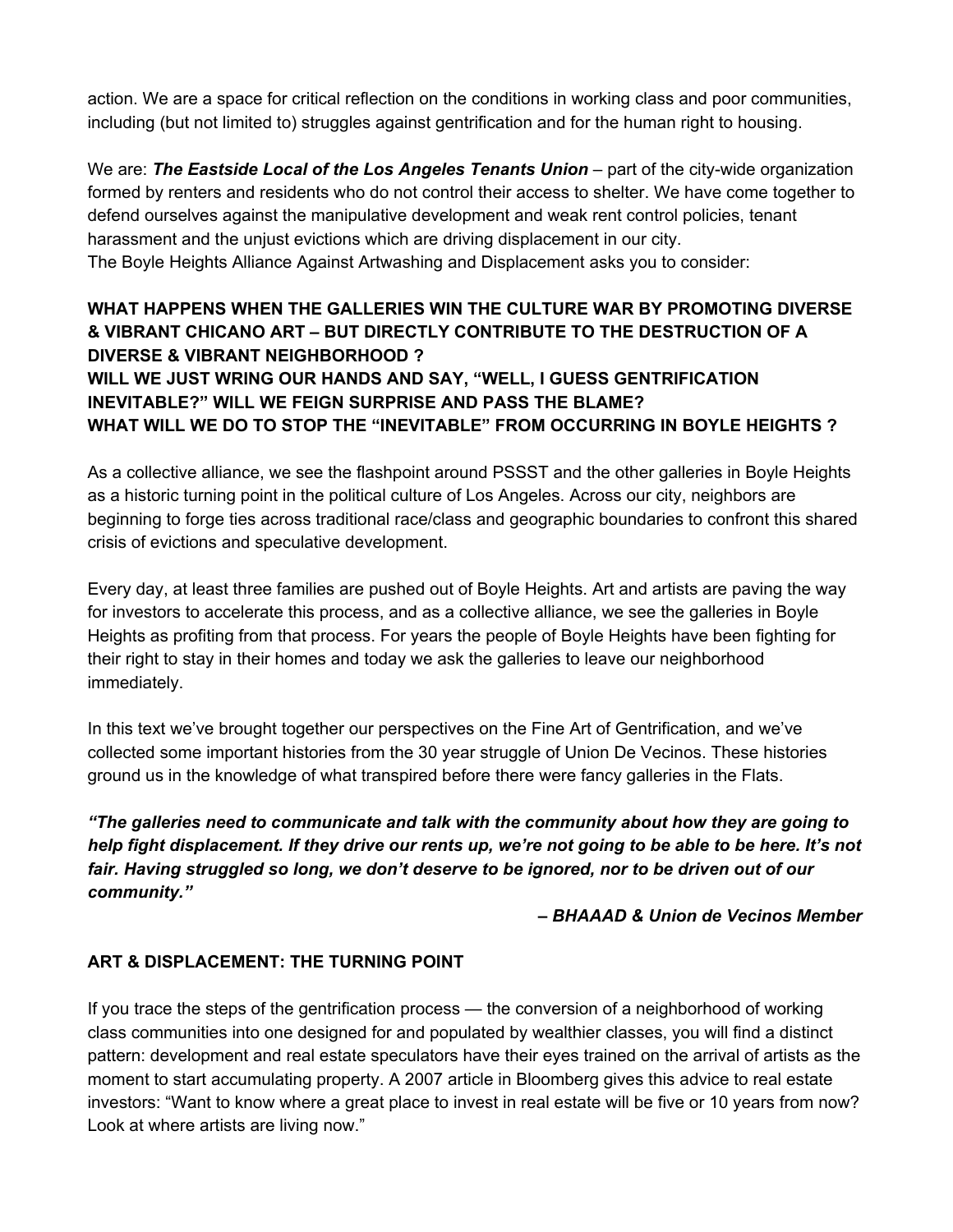Artists are not a singular class economically. In the neoliberal world we live in, many artists have become willing pawns. Some are even investing in the displacement of their neighbors by moving resources and capital into disinvested spaces and widely publicizing the virtues of the "transformation," "pioneering," or "revitalization" they are leading.

However, many artists and cultural workers in Los Angeles are sick and tired of being used in the process of gentrification and are seeking meaningful ways to refuse their participation in the cultural economy of displacement. We see the rancor around PSSST as a turning point, as the housing crisis and the intensifying neoliberal squeeze confront every aspect of our lives with vastly differing urgencies depending on our race, gender, and class.

We are fighting for the diversity of our neighborhoods and the dignity of our neighbors. We are sick of our friends and neighbors and own families getting harassed and evicted. We are also fighting to reclaim our own creativity from the jaws of complicity. We are tired of our art practices being coopted to prop up other people's speculative development interests. We want to take this crucial moment to redefine which artistic solidarities and critical social movements are needed in Los Angeles today. To contextualize what is so threatening about this influx of galleries; to really understand why their placement in our community is so detrimental, we must also look at their entry within the broader context of development in the Boyle Heights community. We need to recognize the multiple processes of gentrification that have already occurred here over the last few decades; and to mark the demolition of the Pico Aliso public housing as a significant moment which signaled the loss of the largest concentration of public housing west of the Mississippi.

In 1996, Pico Gardens and Aliso Village lost over 900 units from the Aliso Village and Pico Gardens public housing projects. Later in 1999, Boyle Heights lost more than 250 families in rent-controlled units, along with local businesses and a supermarket, for the construction of the Metropolitan Transit Authority Goldline. In 2005, we lost another 60 rent controlled homes for the expansion of the Hollenbeck Police Station. There are plans to demolish 1,175 rent controlled units in Wyvernwood and to displace those families to build 4,150 market rate units.

Across the street on the SEARS lot, another 1,000 units of market rate housing is being built a few steps from the soon-to-be rebuilt 6th Street bridge, adjacent to the new galleries entering our community. The presence of international art-world capital, in the context of these public and private developments will contribute, on an exponential level, to the displacement of Boyle Heights community members.

## **IF THERE ARE OTHER GALLERIES IN BOYLE HEIGHTS, WHY WAS PSSST SINGLED OUT?**

PSSST is just one part of a larger effort to impose an "Arts District" on the post-industrial neighborhood, sometimes known as "The Flats". There have already been several protests against other galleries here, long before the PSSST space opened its doors.

One of the red flags about PSSST was the deep contradiction between the language used to promote the space, and the actual impact that such a space can have on the housing market and on the life of a very low-income community living in constant resistance against displacement; a community which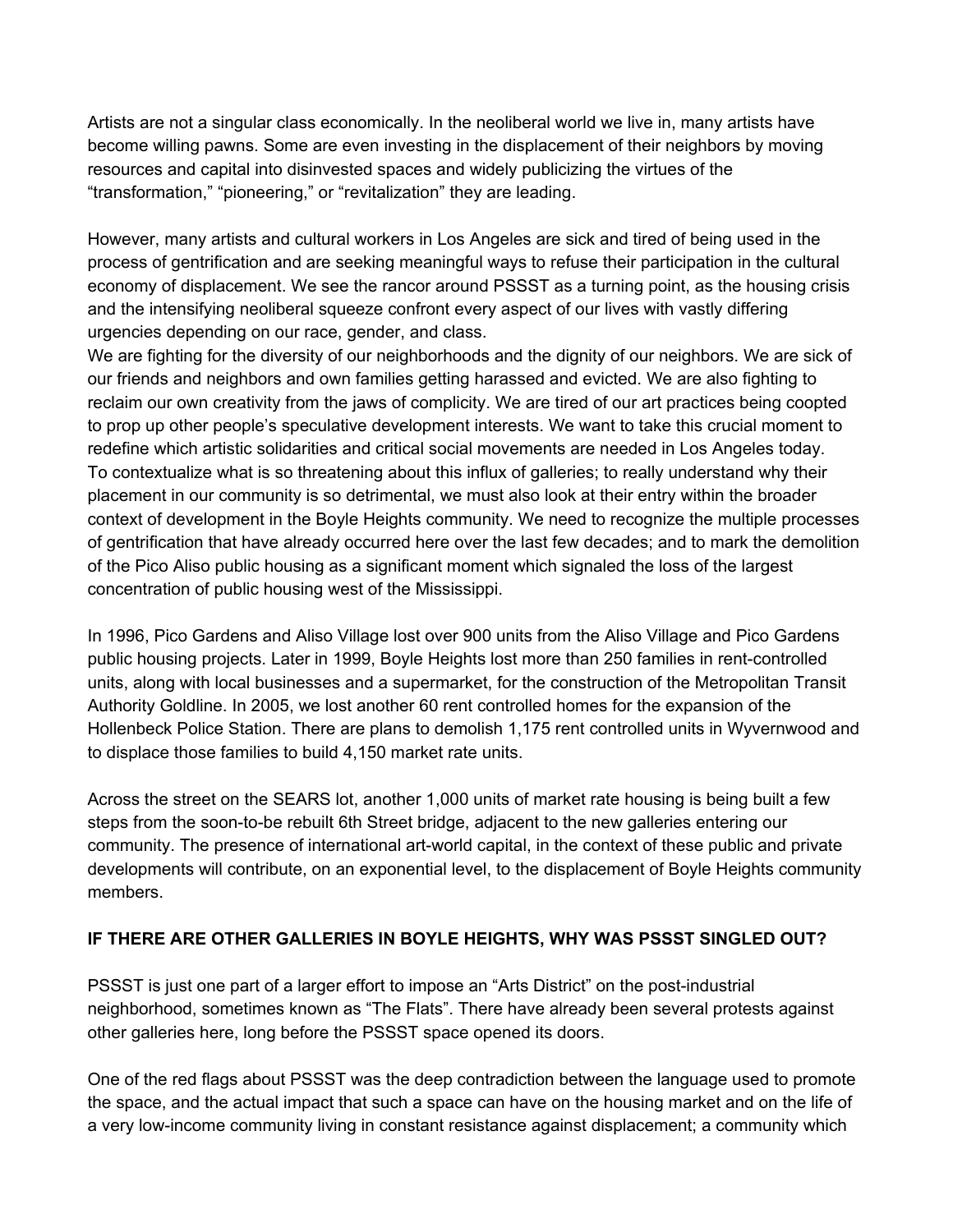is consistently ignored every time someone plans "improvements" for them, or desires to impose cultural "relevance".

PSSST is a modern, white-walled venue that caters to an upscale vision of the art world. But it's also a PR-savvy organization which has marshalled the rhetorics of "diversity" and "inclusion" to carefully frame itself as a progressive "queer/feminist" space with the intention to support 'underrepresented artists'.

# **CREATIVITY AND CULTURAL DIVERSITY MAY BE DRIVING CAPITALISM ON THE REPRESENTATIONAL LEVEL, BUT THEY ARE NOT AMELIORATING THE EFFECTS OF ITS VIOLENCE.**

The PSSST Programming looks worthwhile, thoughtful, and interesting. It has all the surface-level qualities of "serving the community" that one might want in an art gallery. But only a block away from PSSST, the Boyle Heights residents have been fighting displacement and multiple forms of violence for decades. The eviction notices are already being posted.

The "PSSST Gallery" was purchased in 2014 by an undisclosed investor who dropped over a million dollars into the purchase and architectural renovation of the former warehouse building. The investor has given the PSSST gallerists a twenty-year, rent-free lease to do artistic programming. Concerns had been raised that the building could very easily be flipped and resold again to the highest bidder. In PSSST we see, once again, the convergence of real estate investment and art.

Many nearby families are extremely low-income, including some who get by on as little as \$12,000 a year. These families have been able to thrive and to take care of each other in Boyle Heights for generations. But if their rent begins to increase, even slightly, towards that which is now occurring in other eastside "Artistic Districts," those families are justifiably concerned that THEY WILL BECOME HOMELESS.

All the progressive intentions in the world cannot stop the blunt mechanisms of urban real estate speculation. Because of this, The "PSSST Gallery" should be seen primarily for what it is: an investment vehicle, which should be seen only secondarily as a "Cultural Institution". The primary effects of the space, regardless of artistic programming, will be to drive up property values and directly contribute to raising rents in the surrounding residential neighborhoods.

The galleries need to know about Boyle Heights history, but we also want to put our history out there for ourselves, for all of us to record our own sense of place. If the galleries care about acting against displacement, then they need to understand the depth of the contradictions between the things we've been promised by non-profits and the lies they continue to sell us.

The ongoing whitewashing of our history is now being clearly fueled by corporate green-washing, "transit"-washing, pink-washing, and "affordable housing"-washing. The constant advertisements for a "safe, progressive, walkable, livable" city full of "art," often turn out to be another set of fluffy promises that are just used to "wash" over these uglier processes of economic injustice.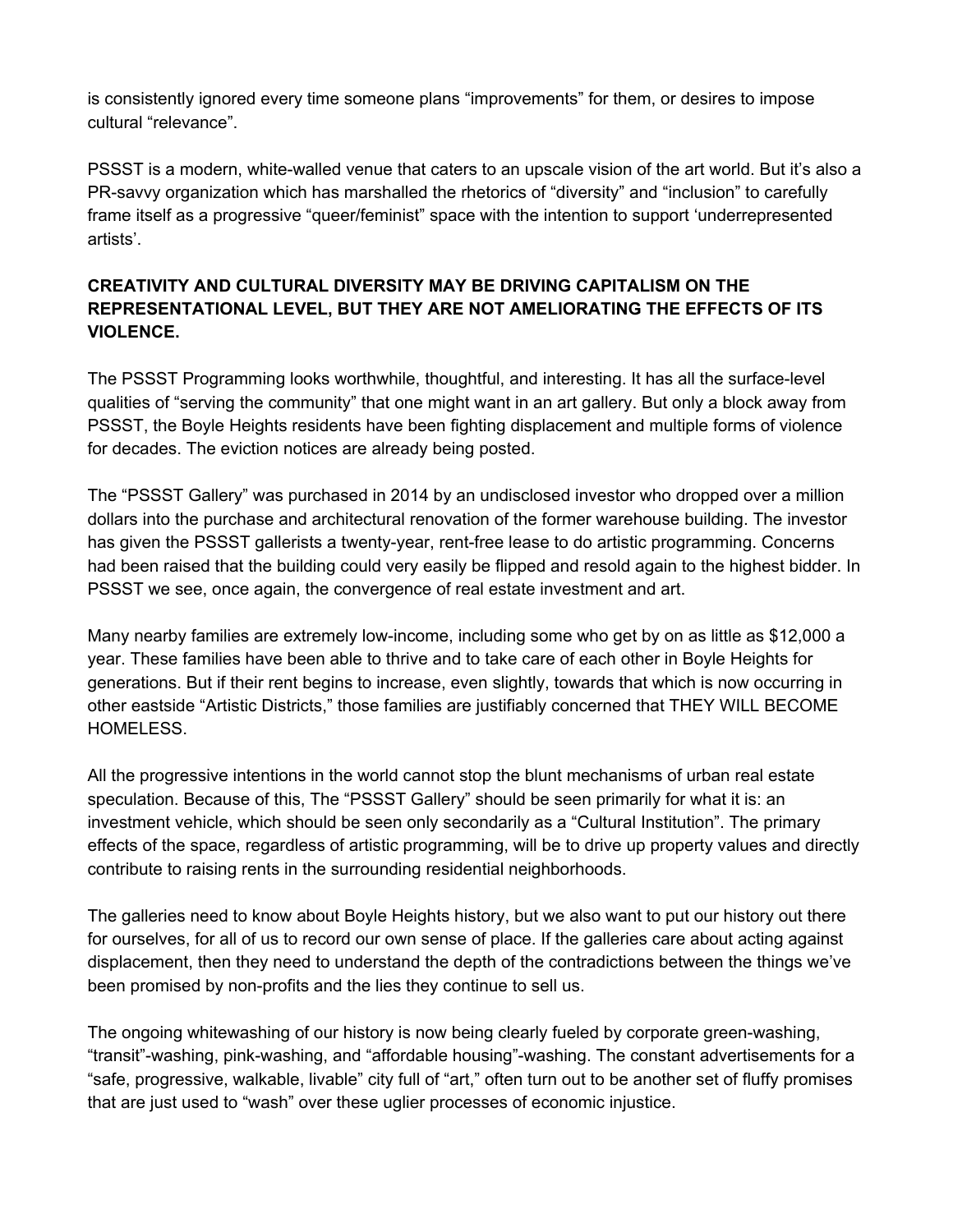We need to reject the triumph of superficial identity politics without a consideration for class. The question of whether the gallery is "for-profit" or "non-profit" also does not make a difference to us. Serious damage has been done in the community by non-profit institutions, foundations, public agencies, and private/public investment – causing the displacement of over 2000 families from Boyle Heights, the loss of three supermarkets, and the disempowerment of local communities over the last 20 years.

Since 1996, over 3 billion public dollars have been invested in Boyle Heights to expand "Transit Oriented Development" along and around 1st Street, and at Sears and Wyvernwood, to grow the Gold Line, and to build new market rate housing; none of which has guaranteed a right of return for any of the low-income families that have been displaced from the neighborhood.

*"This all started with the master plans in downtown and the River Redevelopment, and there has already been plenty of displacement in Little Tokyo. We went to Council meetings about the new 6th Street Bridge which is bringing the downtown "Arts District" right across the river. We are fighting against the displacement of old businesses on 1st Street and on Whittier, and even though we do want new jobs, we don't want to see any more displacement. Low-income renters & small businesses are being served evictions all around the galleries. We are already up to our necks fighting this."*

#### *– East Side L.A. Tenants Union member*

Just as an example, close to 900 families were displaced between 1996 and 1999 from the neighborhood adjacent to the gallery. All of this happened with the blessing of a church, the endorsement of the local non-profits, and the celebration of politicians. The beneficiaries were a for-profit corporation, several non-profit organizations and a developer. 320 of the displaced very low-income families lived right next door to where the PSSST gallery is now located. Their buildings were replaced by 46 houses that were sold to people making 10 times the income of the families that used to live there. So the issue for us is less a question of Who is doing the damage, but What damage is being done.

## **WE DIDN'T CREATE A BINARY SITUATION, CAPITALISM DID.**

In raising a critique around PSSST and the rest of the so-called Arts District, the coalition of dissenting voices have been accused of creating a "binary situation", and an "us vs. them" environment. The truth is, polarization is exactly what we are trying to fight.

This is a polarization that was here long before us. Unfortunately, it's the basic geometry of capitalism. The uneven development of urban wealth and opportunity is as central to the brand of Los AngelesTM, as it is central to the engine which drives the neoliberal economy.

*"If we find ourselves forced to choose which of our friends to offer solidarity to, in the middle of an economic war-zone, well then we are being forced, against social tranquility, to give solidarity to our friends who are poor, who are facing violence, to our friends on the front-lines of eviction who have asked for our support. We also have friends who may profit from the gentrification of Boyle Heights. No-one ever wants to be stuck in the middle – but when you*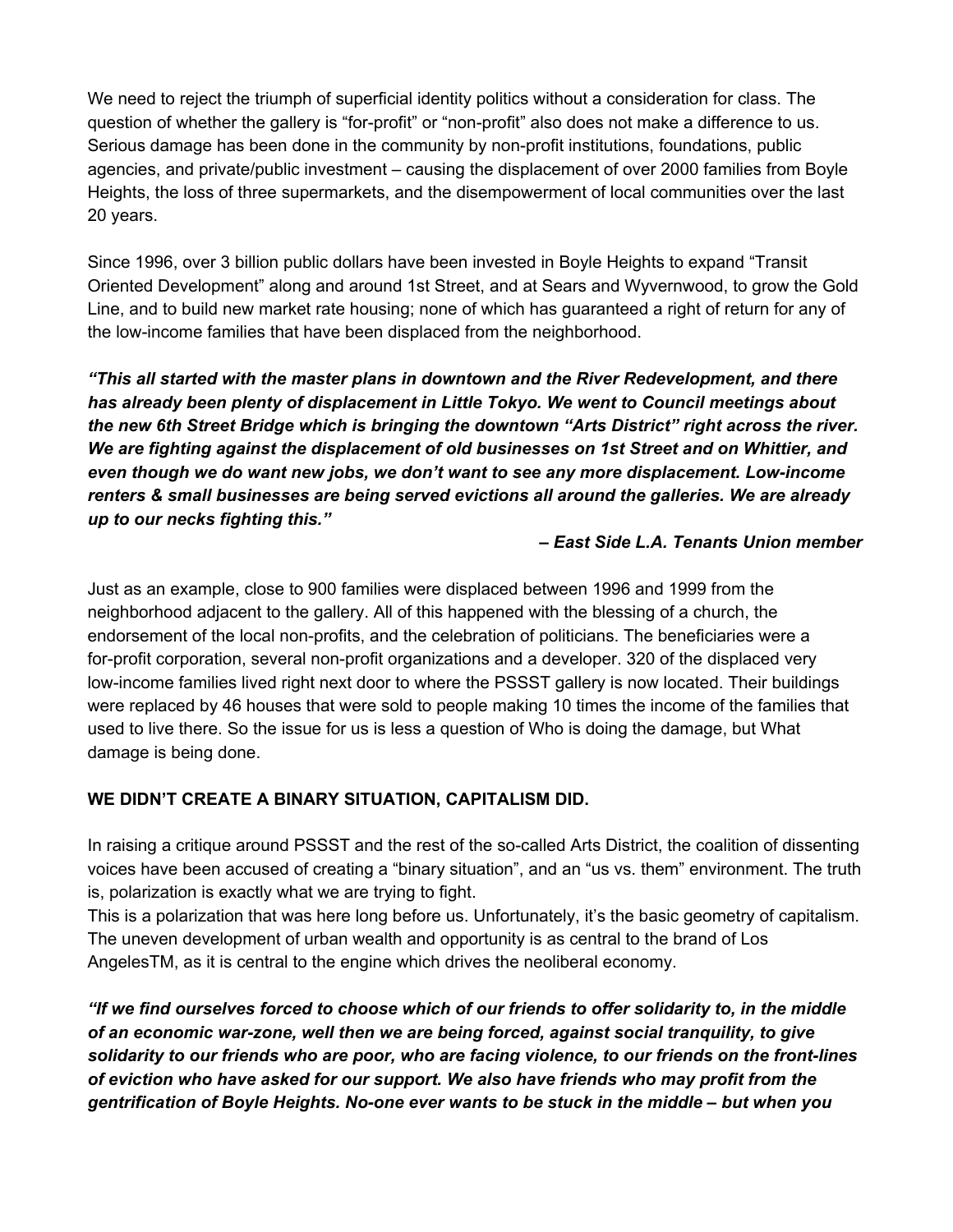*find yourself there, you gotta prioritize the friend who is more vulnerable to exploitation and abuse. It's basic."*

#### *– Artist, Tenants Union Member, born & raised in L.A.*

Our social system has clearly adapted to pit us all against each other in a war of desperate speculation. But here we are living through the mess. Ignoring the binaries that this harsh system imposes disregards the fact that an eviction notice is often a matter of life and death in Los Angeles. To dismiss the call to act in refusal as "binary" reveals the pervasive discomfort of those with resources and relative security regarding their housing, job opportunities, and access to health care. The structural realities of low-income Angelenos may seem utterly invisible to many in the L.A. art world and to new residents in Los Angeles.

The gallerists currently targeting Boyle Heights may think their economy is benign for now, but they are banking on that Flip of the Coin that will grow careers and cash from the flipping of disinvested warehouses and low-income apartment complexes in Boyle Heights. There is no doubt that the galleries are speculating on the likelihood of gentrification as the inevitable return on their financial investments.

# **A SHORT HISTORY OF THE LONG STRUGGLE IN "THE FLATS"**

The Boyle Heights warehouse district which is currently being land-banked by investors like Vera Campbell towards the creation of a future "Arts District", has already seen decades of militant neighborhood struggles over jobs, police abuse and gang violence, environmental racism and institutional disinvestment. The families in Union de Vecinos have marched in this area for years seeking peace and justice for their neighborhood. Before capital fled the flats, the women in Union de Vecinos gave the best years of their lives to fight against bulldozers, institutional neglect, gang violence, and police occupation. They saved their homes against all odds, they fought for better education for their children, they created safer streets, and they started one of the first copwatch programs to defend their children against racist policing. Their struggle and their labor is the reason that this neighborhood is now seen as a "safe" place for investment and blue chip galleries today.

# *"The community has done a lot of work and has sacrificed a lot in order to get to where we are. Many people have offered their sweat, their labor, and their energies to create this community that we've been able to enjoy. Now all these new developments are coming and erasing all the hard work we've devoted to our community."*

## *– Boyle Heights Resident for 30+ years*

Boyle Heights in general is a community built and rebuilt upon past dispossessions, which has always welcomed strangers from elsewhere with generosity. In 1905 the Russian community which was fleeing conscription and religious persecution moved into the Flats, followed by a large Jewish community in the 1910s. In the 1920s, with the expansion of the railroad yards, the neighborhood saw the development of the warehousing and industrial district along the tracks. Racist restrictive housing covenants compelled a very diverse community, including African-Americans, Mexican-Americans, and European-Americans, to settle in Boyle Heights, accompanied by successive waves of Mexican immigration to Los Angeles.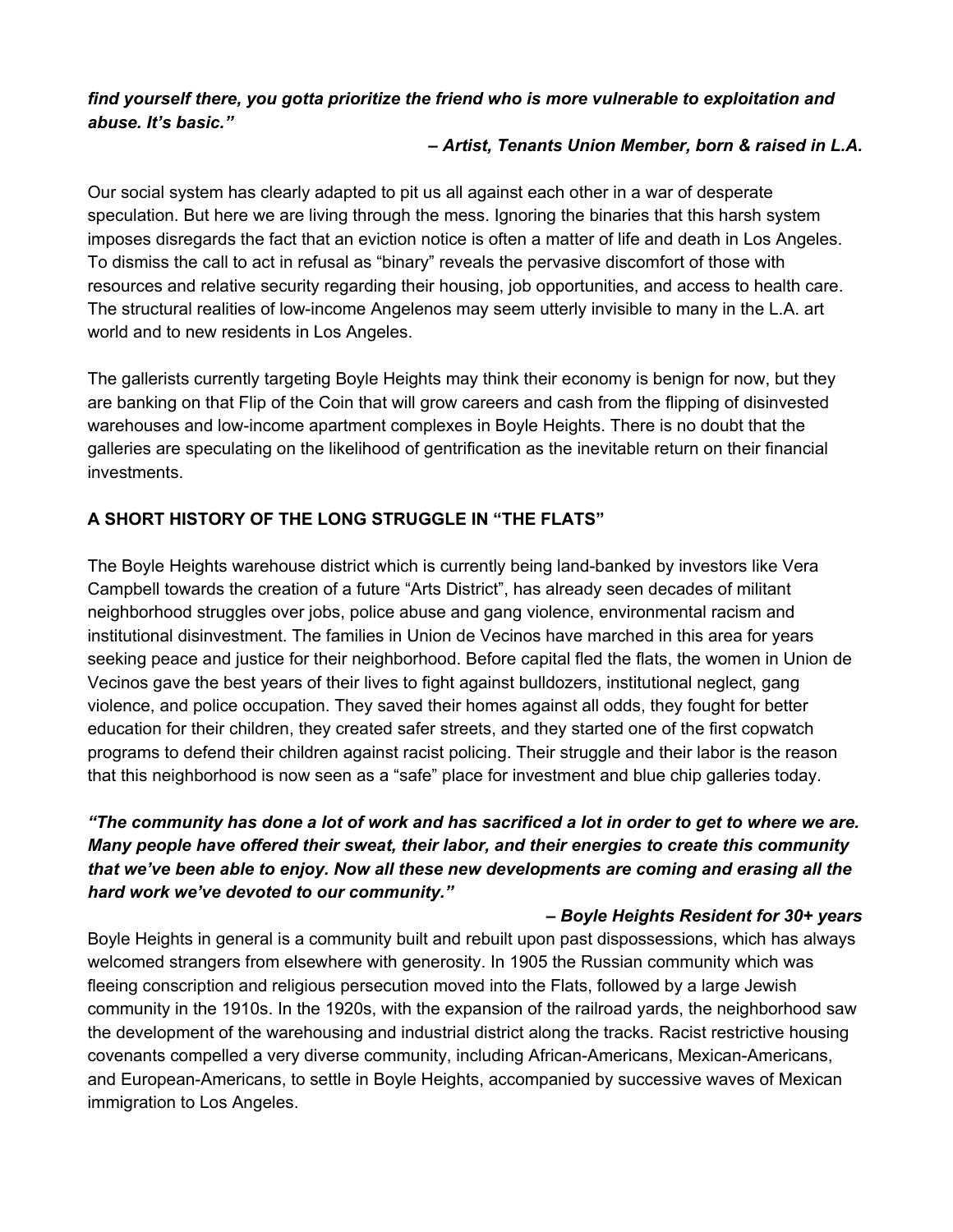All of these communities came together and negotiated the creation of what we now understand to be "Boyle Heights." In a 1939 Federal Housing report, Boyle Heights was described as "hopelessly heterogeneous with diverse and subversive racial elements on almost every single block." The first wave of internal displacements occurred in the 1930s with the Public Works Administration slum tenement clearance in the areas of Pico Gardens, Aliso Village, and Ramona Gardens. This displacement was a precursor of the Chavez Ravine struggle in the 1950s and 60s. The displacement in the 30s was followed in the 40s by Japanese internment, which also pushed hundreds of people from their homes in the neighborhood.

In the 1940s Aliso Village, Pico Gardens, Estrada Courts, and Ramona Gardens were systematically repopulated through the development of housing as part of the "War Effort." The original families who lived in those areas never came back. The residents of Pico Gardens and Aliso Village are part of a long struggle for the preservation of their homes. Since that time, the families in these developments and their nearby neighbors have been engaged in a fight to stay in their homes. They have dealt with the police as an occupational force, with political prosecution, and with the dangers of environmental racism and segregation which threaten their lives and stability on a constant basis.

"Boyle Heights has been so vulnerable in terms of cancer, allergies, asthma and environmental racism. During the demolition of Pico Gardens soil samplings taken by residents showed high levels of lead that were hazardous to the residents' health. People are already getting sick from the noise and contaminants from the freeway and the new dust coming from the destruction of the 6th St Bridge. We fought to put up that wall against the freeway. And Exide and Farmer John continue to pollute the area. In Pico Gardens they are reducing the water now and there is a new, mysterious bad smell all around the neighborhood." – Boyle Heights Resident

After the self-determination movements and the urban uprisings in the 1960s and 70s, the federal government devised an urban policy known as 'spatial deconcentration' – meant to to scatter and break up the power of militant, self-organized people of color by pushing them outside of the core of America's inner cities. That policy was primarily implemented by Community Redevelopment Agencies and Housing and Urban Development (HUD), not to mention the overincarceration of the "War on Drugs". While it has taken 40 years to bear its full fruit, the effects of this policy are now clearly visible, as red-lining, predatory lending, and the systematic dismantling of public housing has taken a major toll on our neighborhood.

*"First we fought demolitions and displacements and gangs and police violence, now we are fighting public housing privatization and the gallery district. We've fought to get out the vote and create leaders in the community. We fought for speed bumps, for day care and community security programs. We fought for parks and for the Community Tech Center on 4th St. We fixed the broken streets, we brought our school system up from substandard to a much higher level of education and we brought in grants and scholarships for after school programs so our children could go to college. 20 years ago, we had these community forums where we discussed what we wanted, and what we really wanted was jobs, safety, accessible dignified housing, and better education… We never just "stay inside the house", we come out and fight. We want to know what these new developments are going to bring us other than displacement."*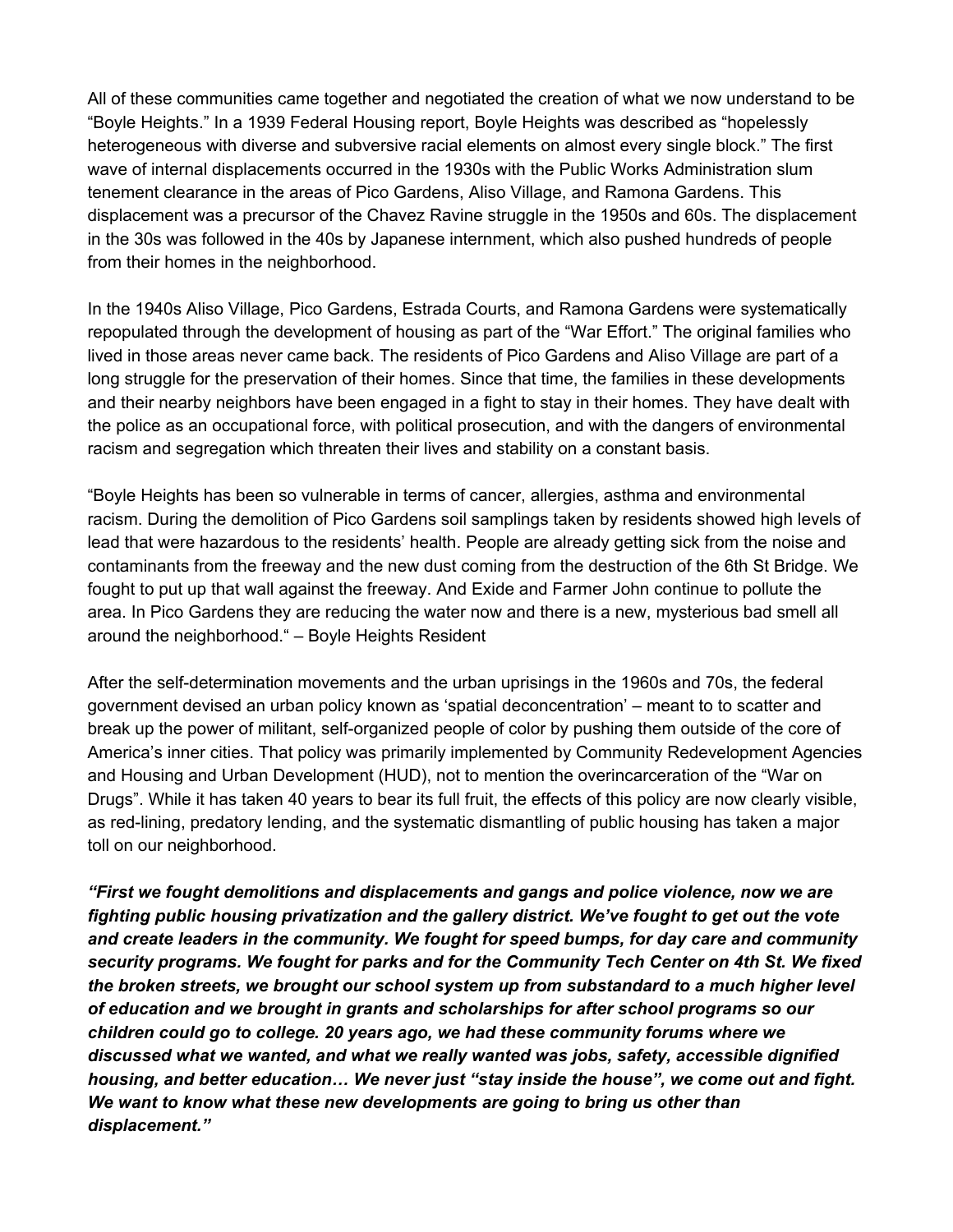## *– BHAAAD & Union de Vecinos Member, Boyle Heights Resident for 30+ years*

These conditions of demolition, displacement, and continued privatization have also been exacerbated in Boyle Heights by attacks on immigrant families. The resident activists in this community defied the I.N.S. and committed to fight against the deportation and division of their families created by the Immigration Reform and Control Act; an act which initially promised amnesty to thousand of immigrants but actually threatened workers with deportation and families with separation and poverty. On December 14th 1986, the Dolores Mission in Boyle Heights declared itself a Sanctuary for all immigrants escaping the war in El Salvador and poverty in Mexico. It was one of the first churches in the US to declare itself a sanctuary for all immigrants.

Around the same time, the LAPD's "Operation Hammer" become an occupying force in the community, harassing and abusing youth in the projects, with promises of a reduction of crime and violence. Then and now, an arrest or an encounter with the police meant a threat to a family's housing and the destruction of a youth's future.

*"Between 1988 and 1992 were the worst years, so many deaths and shootings and stabbings in those years. Those were years of ducking down in the middle of the street, holding our babies to avoid drive-bys. And at night the gangs would shoot from the rooftops, so much that it was almost like shooting stars. The police used to plant drugs on the kids, and the cops would take the kids and make them fight near the factories. The violence was so intense, there were no jobs, and there was so much tension. Before we didn't even sleep in our beds – we'd sleep on the floor – back when the drive-bys used to happen. Almost every day there were deaths. " – Boyle Heights Resident, 25+ years*

The women who lived in the projects organized themselves as "Comité Pro Paz en el Barrio" to monitor the police and its activities in the neighborhood; to stop false arrests, harassment and violence. Also concerned about the youth violence, the women in the projects, with the help of Dolores Mission, looked for alternative response to jails as a form of solving crime. They launched a preemptive strike against the notion that the neighborhood was a war zone, as the police described it, and they kicked the police out of the projects entirely. In 1988 an alternative school for youth-at-risk was created in Dolores Mission and a "March for Jobs" was organized around the factories that now are being populated by the galleries.

This jobs campaign planted the seeds and built the community support for the now famous Homeboy Industries. These same factories are the place where the phrase "Nothing Stops a Bullet Like a Job" was born.

Yet the efforts of the residents of this neighborhood to stop abuse and reduce violence were rewarded with more demolition and displacement. While the community had begun to take control and transform the violence problem, H.U.D. decided to dismantle public housing, by claiming that "this is a blighted, weak and terrified community". In 1993, through HOPE VI, the Federal Government authorized the demolition of over 1200 units of public housing, hidden behind their false promises of "a better life". The local non-profits, their political representatives, their church, and many community leaders supported this demolition, but nobody asked the people what they wanted. The women in the projects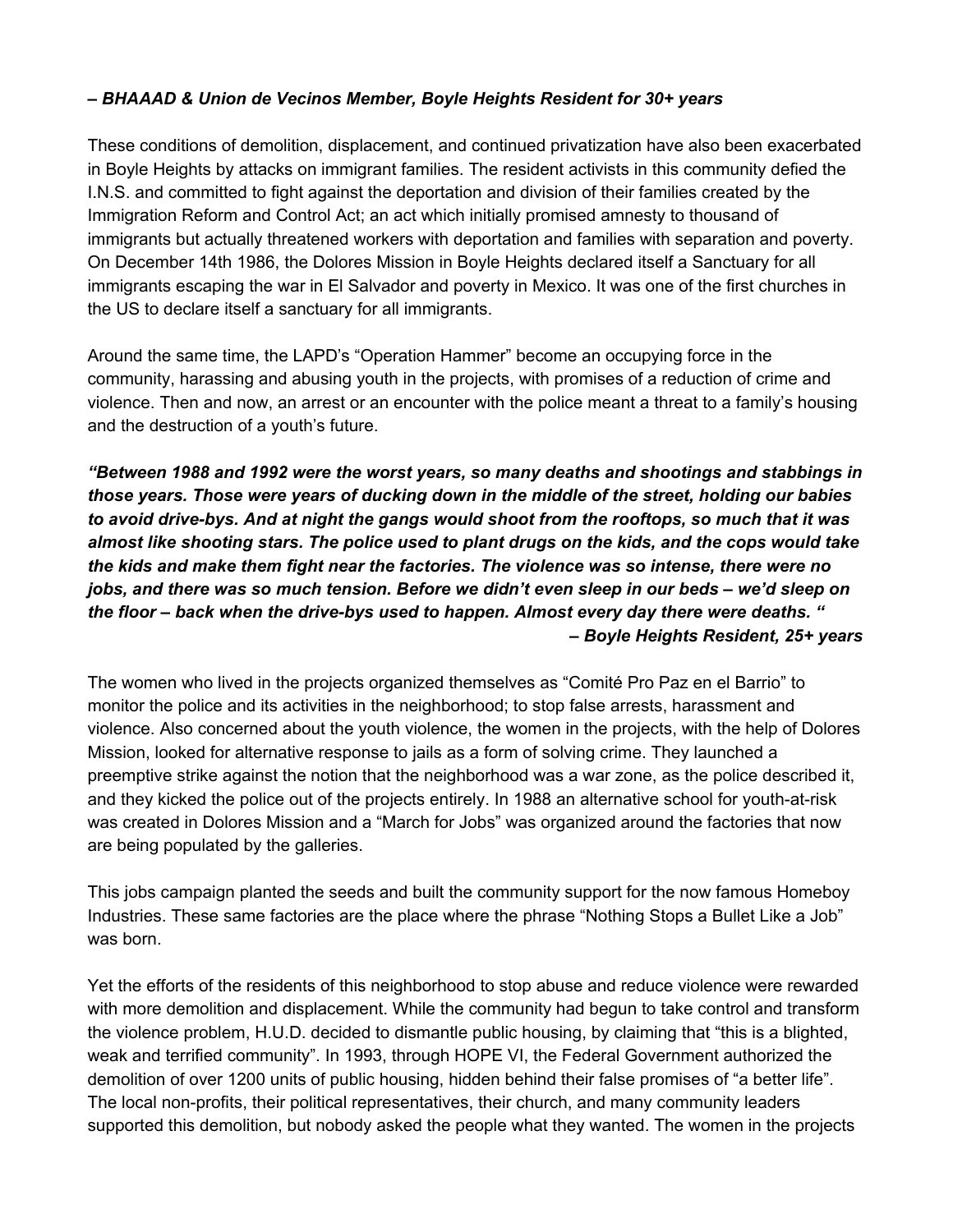fought to change the plan, they continued fighting, and eventually they won the right to stay in their development.

*"First we were ignored by the city and occupied by the police. We've spent 25 years fighting to save rent stabilized apartments and affordable public housing. Many non-profits have come and proposed things for us. Mostly they've just offered us promises in support of lies. In the Union de Vecinos, we've learned that the people who choose to fight are those that are able to stay. In Aliso Village, the women were beaten up by the police, and they were terrorized, but they continued their struggle. 685 families were eventually pushed out. But south of First Street, 250 Pico Gardens and Las Casitas families stayed and fought, and we are still here today."*

## *– U.D.V. Member, Pico Gardens Resident for 30+ years*

Boyle Heights was the first part of the city that fought violence and changed our situation through self-determination. When the the '92 rebellion happened, Boyle Heights was already organized. This is one of the first communities that said that the police are not essential. Ironically, this community was one of the first ones that experienced the attempts of public housing dismantling and neoliberal privatization – and later gentrification.

*"In 2013, H.A.C.L.A (The Housing Authority of the City of Los Angeles) wanted to once again privatize the public housing in Pico Gardens and Las Casitas, but the community fought back. We won the initial fights, but we are still facing this continued threat. H.A.C.L.A.'s budget is constantly being reduced by the federal government and their solution is to move our publicly funded homes into the private sector. The neighborhood is attractive and near downtown, plus this new "Arts District" will add tons of market pressure for them to continue pushing their agenda. How can we defend public housing and rent stabilized housing in Boyle Heights, if we're forced to fight the government in addition to non-profits who are in the "affordable" development game?"*

 *– Union de Vecinos Member, Boyle Heights Resident for 30+ years*

# **BEFORE THE GALLERIES CAME, WE EXPERIENCED 30 YEARS OF PROMISES THAT TURNED OUT TO BE LIES:**

LA has been facing gentrification and neoliberal restructuring for many decades now. San Francisco, Seattle, New York, and much of rural America are now sending waves of economic migrants to the ever-so-slightly cheaper shores of Southern California. Poor people are being pushed out of Los Angeles in droves. As with all "global" cities, the Los Angeles city government explicitly sees itself as an entrepreneurial corporation with a development mission of promoting an economy of unfettered growth, promoted by tourism, culture and "world class" architecture.

The wealth that was stripped from poor homeowners during the 2008 foreclosure crisis has now been put to work in a financial industry awash in cash, and a new monied class is profiting from the safe investments of real estate and occasionally of Fine Art. The increasing class polarization has also led to an entrenched explosion of poverty, and a growing class of super rich investors who have sought out real estate as a safe haven to hide and to circulate capital. City governments provide investors with tax write-offs which incentivize speculation and contribute to skylines full of empty luxury towers.